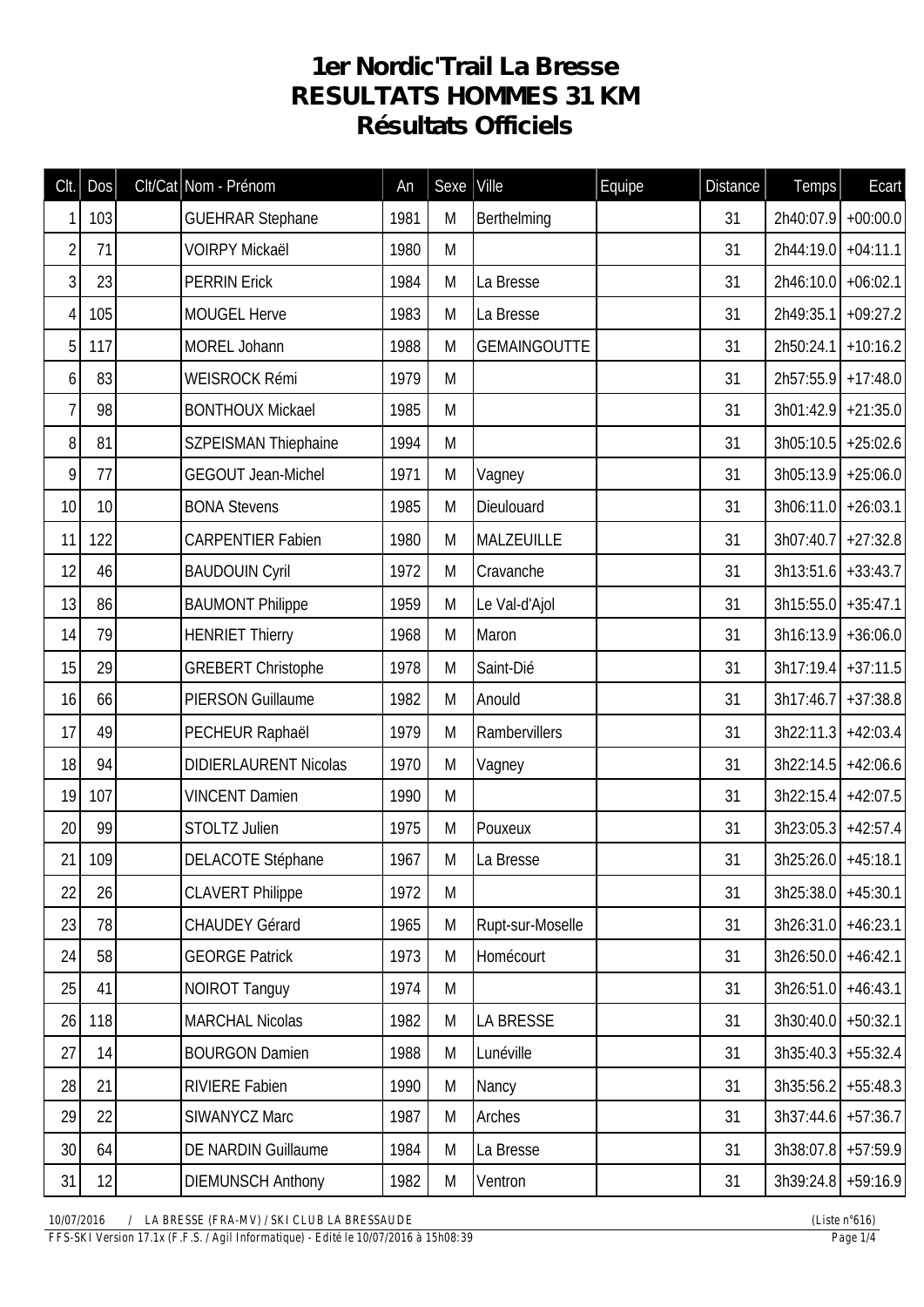| Clt. | Dos             | Clt/Cat Nom - Prénom       | An   | Sexe | Ville               | Equipe | <b>Distance</b> | Temps                | Ecart      |
|------|-----------------|----------------------------|------|------|---------------------|--------|-----------------|----------------------|------------|
| 32   | 4               | <b>FERRY Christophe</b>    | 1969 | M    | Pont-à-Mousson      |        | 31              | 3h39:28.1            | $+59:20.2$ |
| 33   | 89              | <b>BEAUX Vincent</b>       | 1994 | M    |                     |        | 31              | 3h39:29.7            | $+59:21.8$ |
| 34   | 68              | <b>HUIN Andre</b>          | 1967 | M    |                     |        | 31              | $3h39:31.3$ +59:23.4 |            |
| 35   | 25              | <b>GAYE René</b>           | 1994 | M    | Senones             |        | 31              | $3h39:40.9$ +59:33.0 |            |
| 36   | 62              | <b>XOUAL Laurent</b>       | 1982 | M    |                     |        | 31              | 3h42:50.7            |            |
| 37   | 96              | <b>GRANDJEAN Benoit</b>    | 1978 | M    | Cheniménil          |        | 31              | 3h42:51.3            |            |
| 38   | 106             | <b>MOUGEL Norbert</b>      | 1953 | M    | La Bresse           |        | 31              | 3h43:29.1            |            |
| 39   | 113             | <b>GALIZZI Paul</b>        | 1991 | M    | Raon-l'Étape        |        | 31              | 3h44:03.8            |            |
| 40   | 120             | <b>GUIMBERT Julien</b>     | 1978 | M    | <b>SAINT NABORD</b> |        | 31              | 3h44:20.1            |            |
| 41   | 108             | <b>COLIN René</b>          | 1958 | M    | La Bresse           |        | 31              | 3h45:33.9            |            |
| 42   | 69              | JEANPIERRE Yan             | 1977 | M    | La Bresse           |        | 31              | 3h46:11.9            |            |
| 43   | 48              | <b>FILLIOT Pierre</b>      | 1992 | M    | Clayeures           |        | 31              | 3h46:31.1            |            |
| 44   | 54              | <b>GALMICHE Christophe</b> | 1971 | M    | Ramonchamp          |        | 31              | 3h46:41.5            |            |
| 45   | 102             | <b>CONRAUD Joël</b>        | 1968 | M    |                     |        | 31              | 3h47:36.9            |            |
| 46   | 104             | <b>TRIDON Pascal</b>       | 1961 | M    | La Houssaye en      |        | 31              | 3h47:59.9            |            |
| 47   | 53              | <b>GEORGE Damien</b>       | 1978 | M    | Toul                |        | 31              | 3h49:18.5            |            |
| 48   | 56              | <b>CARTIER Florent</b>     | 1994 | M    | Les Forges          |        | 31              | 3h49:22.0            |            |
| 49   | 6               | <b>FONTELLINI Didier</b>   | 1966 | M    | Jezainville         |        | 31              | 3h49:39.6            |            |
| 50   | 20              | <b>HAERTELMEYER Cyril</b>  | 1978 | M    | Obernai             |        | 31              | 3h49:47.2            |            |
| 51   | 112             | <b>VIRY Christian</b>      | 1970 | M    | <b>METZ</b>         |        | 31              | 3h50:45.8            |            |
| 52   | 95              | <b>GABORIEAU Gerald</b>    | 1965 | M    | Jouarre             |        | 31              | 3h51:10.7            |            |
| 53   | 30 <sup>°</sup> | <b>FLEURETTE Yannick</b>   | 1968 | M    | Kintzheim           |        | 31              | 3h51:20.1            |            |
| 54   | 115             | <b>FRANCOIS Claude</b>     | 1971 | M    | <b>XERTIGNY</b>     |        | 31              | 3h51:28.1            |            |
| 55   | 93              | <b>LALLEMAND Regis</b>     | 1972 | M    | La                  |        | 31              | 3h53:21.5            |            |
| 56   | 72              | <b>ANDRE Stephane</b>      | 1976 | M    |                     |        | 31              | 3h53:31.2            |            |
| 57   | 55              | PARISOT Sylvain            | 1988 | M    | Plainfaing          |        | 31              | 3h55:15.7            |            |
| 58   | 17              | <b>LEROY Christophe</b>    | 1991 | M    |                     |        | 31              | 3h55:57.7            |            |
| 59   | 65              | <b>GRANDFILS Sebastien</b> | 1985 | M    | Nancy               |        | 31              | 3h56:56.4            |            |
| 60   | 47              | <b>BENOIT Raymond</b>      | 1961 | M    | Clayeures           |        | 31              | 3h57:18.0            |            |
| 61   | 82              | DEL RIO QUINTANA           | 1964 | M    | Longwy              |        | 31              | 3h58:09.4            |            |
| 62   | 70              | <b>COMMERET Fabien</b>     | 1974 | M    | Sarrebourg          |        | 31              | 4h00:08.8            |            |
| 63   | 35              | <b>RATTIER Fabien</b>      | 1975 | M    |                     |        | 31              | 4h00:49.9            |            |
| 64   | 57              | L'HOTE Michel              | 1966 | M    |                     |        | 31              | 4h01:19.0            |            |
| 64   | 60              | <b>BAILLOUX Patrick</b>    | 1958 | M    |                     |        | 31              | 4h01:19.0            |            |
| 66   | 33              | PHILIPPS Christophe        | 1977 | M    |                     |        | 31              | 4h02:02.6            |            |

*10/07/2016 / LA BRESSE (FRA-MV) / SKI CLUB LA BRESSAUDE (Liste n°616)*

*FFS-SKI Version 17.1x (F.F.S. / Agil Informatique) - Edité le 10/07/2016 à 15h08:39 Page 2/4*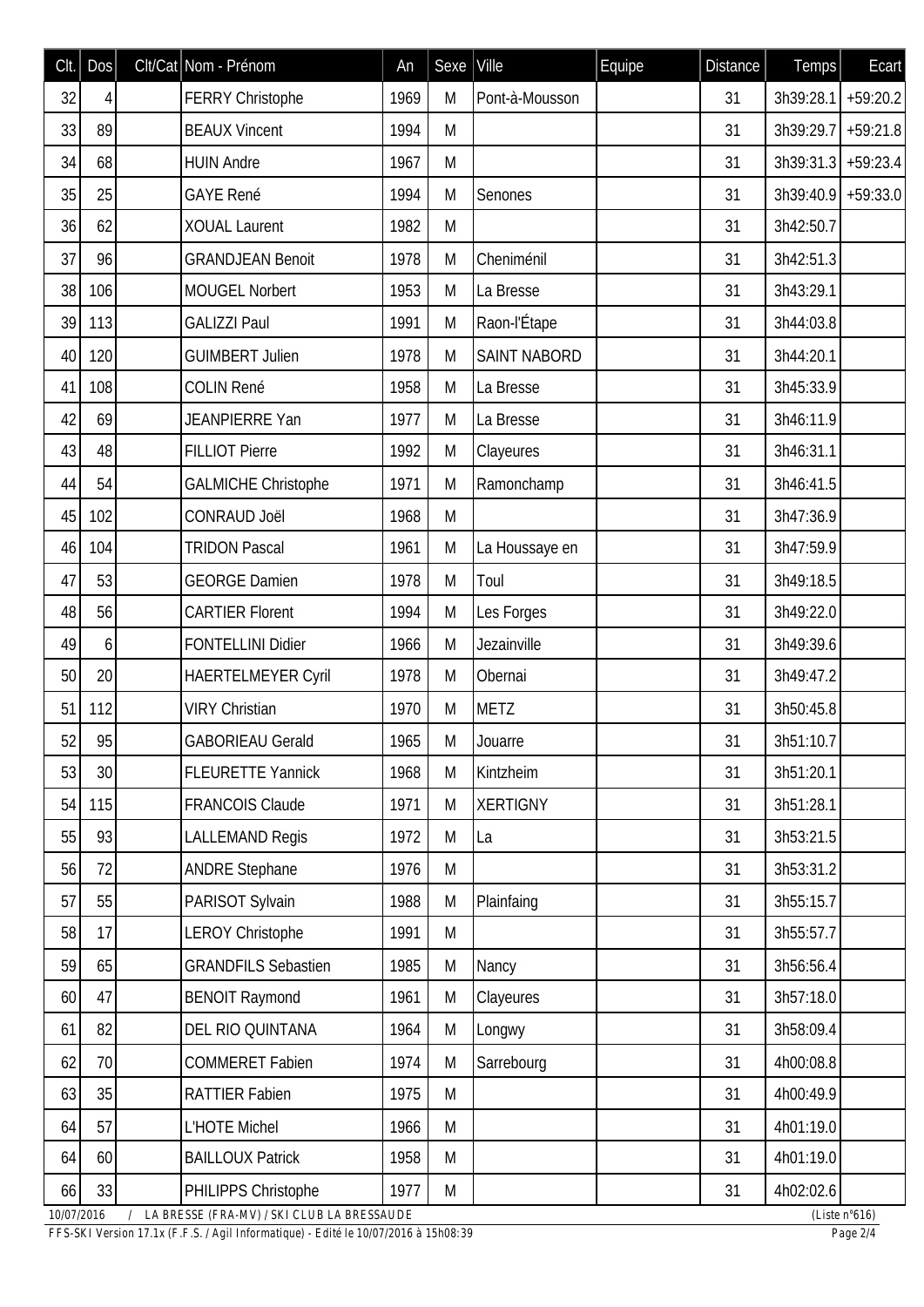| Clt. | Dos            | Clt/Cat Nom - Prénom       | An   | Sexe | Ville           | Equipe | <b>Distance</b> | Temps     | Ecart |
|------|----------------|----------------------------|------|------|-----------------|--------|-----------------|-----------|-------|
| 67   |                | MARROCCO Andre             | 1963 | M    | Strasbourg      |        | 31              | 4h03:11.2 |       |
| 68   | 67             | <b>DUBOIS Maxime</b>       | 1989 | M    | Raival          |        | 31              | 4h03:21.7 |       |
| 69   | 76             | <b>MATTHIEU Henry</b>      | 1987 | M    |                 |        | 31              | 4h03:35.8 |       |
| 70   | 87             | <b>DURAND Jean Michel</b>  | 1965 | M    | <b>Épinal</b>   |        | 31              | 4h04:06.6 |       |
| 71   | 101            | <b>ISSEMANN Sylvain</b>    | 1981 | M    | Linthal         |        | 31              | 4h05:17.4 |       |
| 72   | 13             | <b>JOLY Thierry</b>        | 1961 | M    | Cernay          |        | 31              | 4h06:02.2 |       |
| 73   | 37             | MITKO Philippe             | 1982 | M    |                 |        | 31              | 4h07:12.5 |       |
| 74   | 91             | MATHIEU Sylvain            | 1991 | M    |                 |        | 31              | 4h10:00.4 |       |
| 75   | 63             | <b>MICHEL Patrice</b>      | 1969 | M    |                 |        | 31              | 4h10:19.8 |       |
| 76   | 32             | <b>BIQUILLON Didier</b>    | 1964 | M    | Pont-à-Mousson  |        | 31              | 4h11:39.8 |       |
| 77   | 73             | <b>COCHET Stéphane</b>     | 1984 | M    |                 |        | 31              | 4h12:08.3 |       |
| 78   |                | <b>STARCEVIC Nicolas</b>   | 1976 | M    |                 |        | 31              | 4h12:27.5 |       |
| 79   | $\overline{2}$ | <b>FLAMMANG Alex</b>       | 1973 | M    | Jezainville     |        | 31              | 4h15:26.5 |       |
| 80   | 84             | <b>STAEHLE Alban</b>       | 1978 | M    | Mittelwihr      |        | 31              | 4h16:45.3 |       |
| 81   | 85             | <b>SERBY Pascal</b>        | 1961 | M    |                 |        | 31              | 4h25:09.5 |       |
| 82   | 38             | <b>SIMON Fred</b>          | 1974 | M    |                 |        | 31              | 4h26:08.0 |       |
| 83   | 111            | <b>XEMARD Jean Michel</b>  | 1969 | M    | Remiremont      |        | 31              | 4h26:13.0 |       |
| 84   | 45             | <b>RETAUX Matthieu</b>     | 1969 | M    | Meroux          |        | 31              | 4h26:29.1 |       |
| 85   | 61             | <b>CANADAS</b> Stephane    | 1972 | M    |                 |        | 31              | 4h29:30.8 |       |
| 86   | 34             | <b>FORMET Nicolas</b>      | 1984 | M    |                 |        | 31              | 4h31:08.0 |       |
| 87   | 92             | <b>SCHAL Frederic</b>      | 1971 | M    | La Baffe        |        | 31              | 4h32:54.0 |       |
| 88   | 36             | <b>PIGUET Sebastien</b>    | 1977 | M    | Andlau          |        | 31              | 4h37:30.3 |       |
| 89   | 50             | <b>MATHIEU Jerome</b>      | 1966 | M    |                 |        | 31              | 4h38:26.9 |       |
| 90   | 42             | <b>CAMPARDON Jean-Marc</b> | 1968 | M    | Meroux          |        | 31              | 4h40:27.5 |       |
| 91   | 18             | <b>NICOLLE Pascal</b>      | 1972 | M    | Raves           |        | 31              | 4h45:09.4 |       |
| 92   | 100            | TIJOU Jerome               | 1962 | M    | Laxou           |        | 31              | 4h45:17.1 |       |
| 93   | 16             | <b>VIARD Jerome</b>        | 1984 | M    | Roye            |        | 31              | 4h47:17.2 |       |
| 94   | 119            | <b>HUBEAUX Richard</b>     | 1970 | M    | <b>BELGIQUE</b> |        | 31              | 4h48:50.6 |       |
| 95   | 51             | JOFFROY Christophe         | 1969 | M    | Uxegney         |        | 31              | 5h03:05.4 |       |
| 96   | 110            | <b>COUSIN Bruno</b>        | 1960 | M    | Thann           |        | 31              | 5h05:31.9 |       |
| 97   | 31             | NAVARRO Jérôme             | 1987 | M    |                 |        | 31              | 5h21:54.0 |       |
| 98   | 39             | <b>BOURQUARDE Joël</b>     | 1960 | M    | Étueffont       |        | 31              | 5h28:47.0 |       |
| 99   | 44             | <b>FERRY Olivier</b>       | 1965 | M    | Nancy           |        | 31              | 5h43:56.1 |       |
| 100  | 114            | <b>HENRY Cedric</b>        | 1976 | M    | <b>ELOYES</b>   |        | 31              | 5h46:47.9 |       |

## ABANDONS (4)